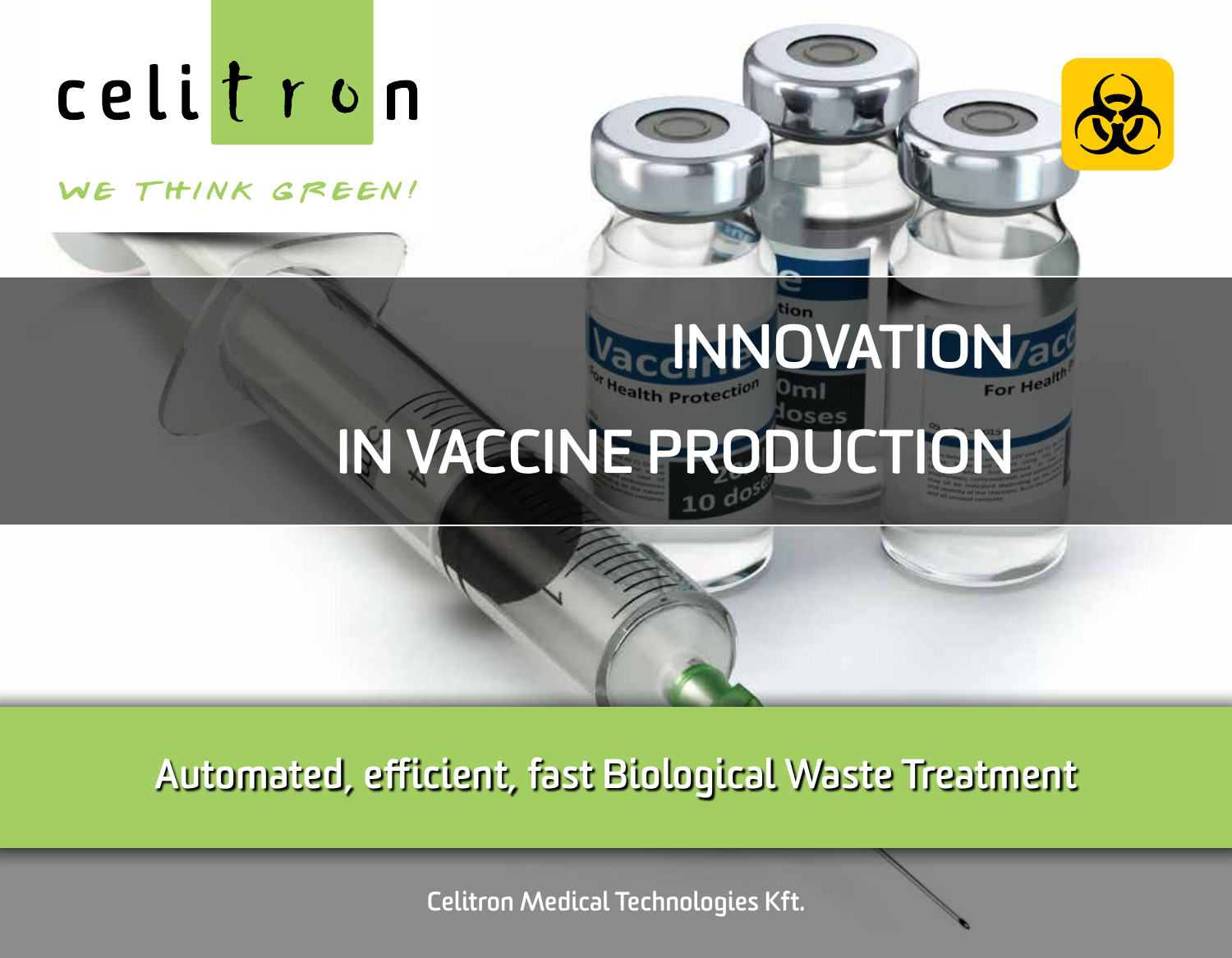WE THINK GREEN!

# **Waste disposal**

## **The challenge for pharmaceutical companies**

There are strict rules and regulations related to handling biohazardous waste. In institutions and manufacturing sites, where large amount of live viruses and bacteria are in use, the correct management and handling of hazardous waste is essential, as failure to comply generates risk for health and safety.

This requires not only proper attention from the employees in the biopharmaceutical production, but a complete system which gives effective, immediate and prompt solution for the biohazardous waste disposal. Celitron offers for this challenge complete automated system, wich gives efficient, prompt biological waste disposal.

### **With our system the following materials/tools can be treated:**

- **• Roller bottles and other cell culture dishes**
- **• Petri dishes**
- **• Specimen containers**
- **• Cryoware and labware**
- **• Outdated vaccines**





**Advanced Bio Waste Treatment**

**& Sterilization Solutions**



# **Celitron Technologies Kft.**

## **www.celitron.com**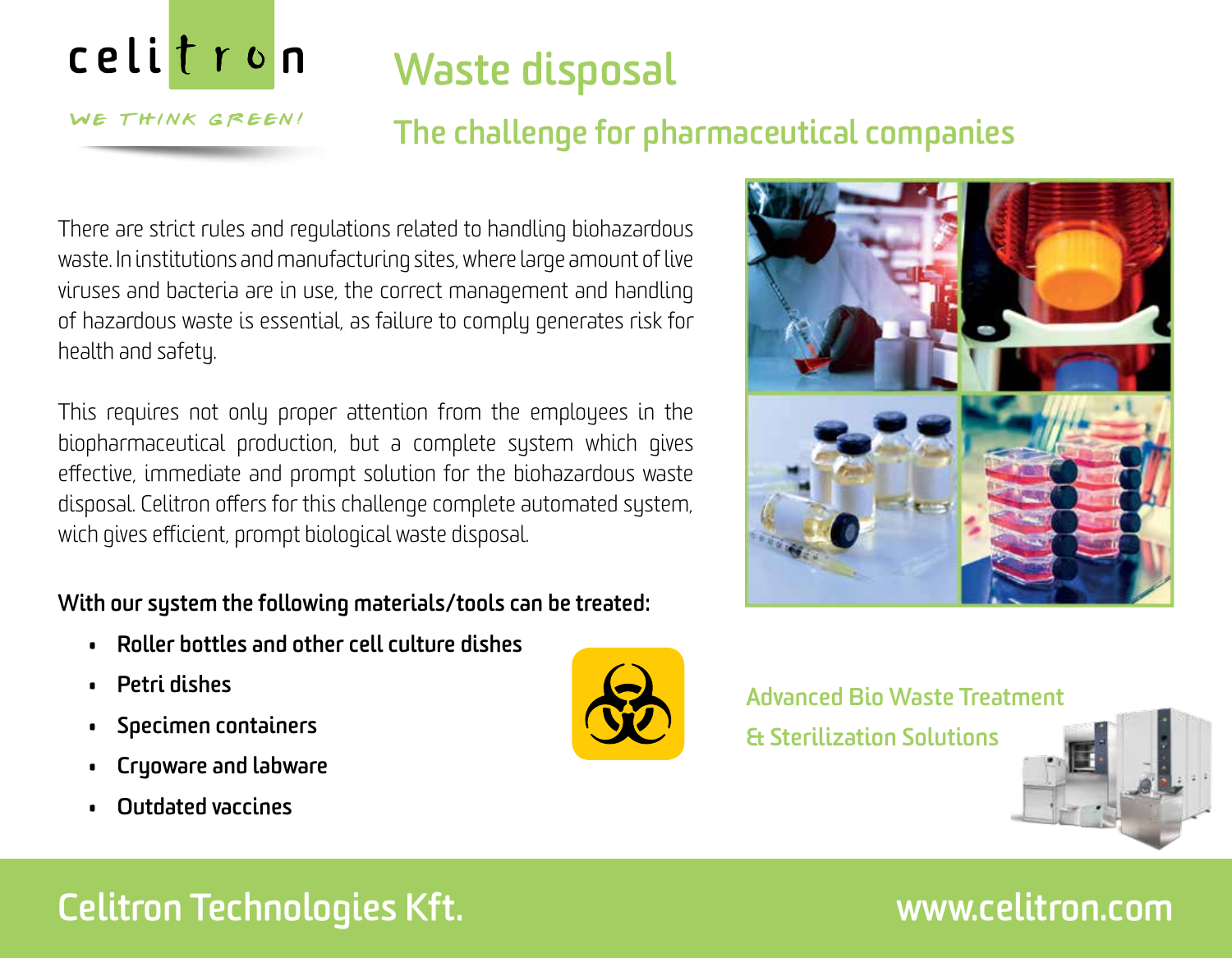

#### WE THINK GREEN!

# **Improve your manufacturing efficiency with automated waste disposal!**

Celitron offers custom-made solutions for biological infectious waste disposal in vaccine production, with completely automated systems for infectious laboratory consumables treatment. This innovative technology supports faster vaccine production and simpler, more efficient laboratory waste disposal.

There is no need for a designated storage area for the biological infectious disposables (laboratory consumables e.g. the roller bottles). With our solution the waste is immediately removed and automatically transported into the sterilization chamber. It falls into the compactor and then into the Integrated Sterilizer and Shredder (ISS) for the treating and rendering process. After the process the waste is sterile, rendered, fragmented, non-toxic, largely solid and can be disposed of as regular municipal waste.

**Advanced Bio Waste Treatment & Sterilization Solutions**

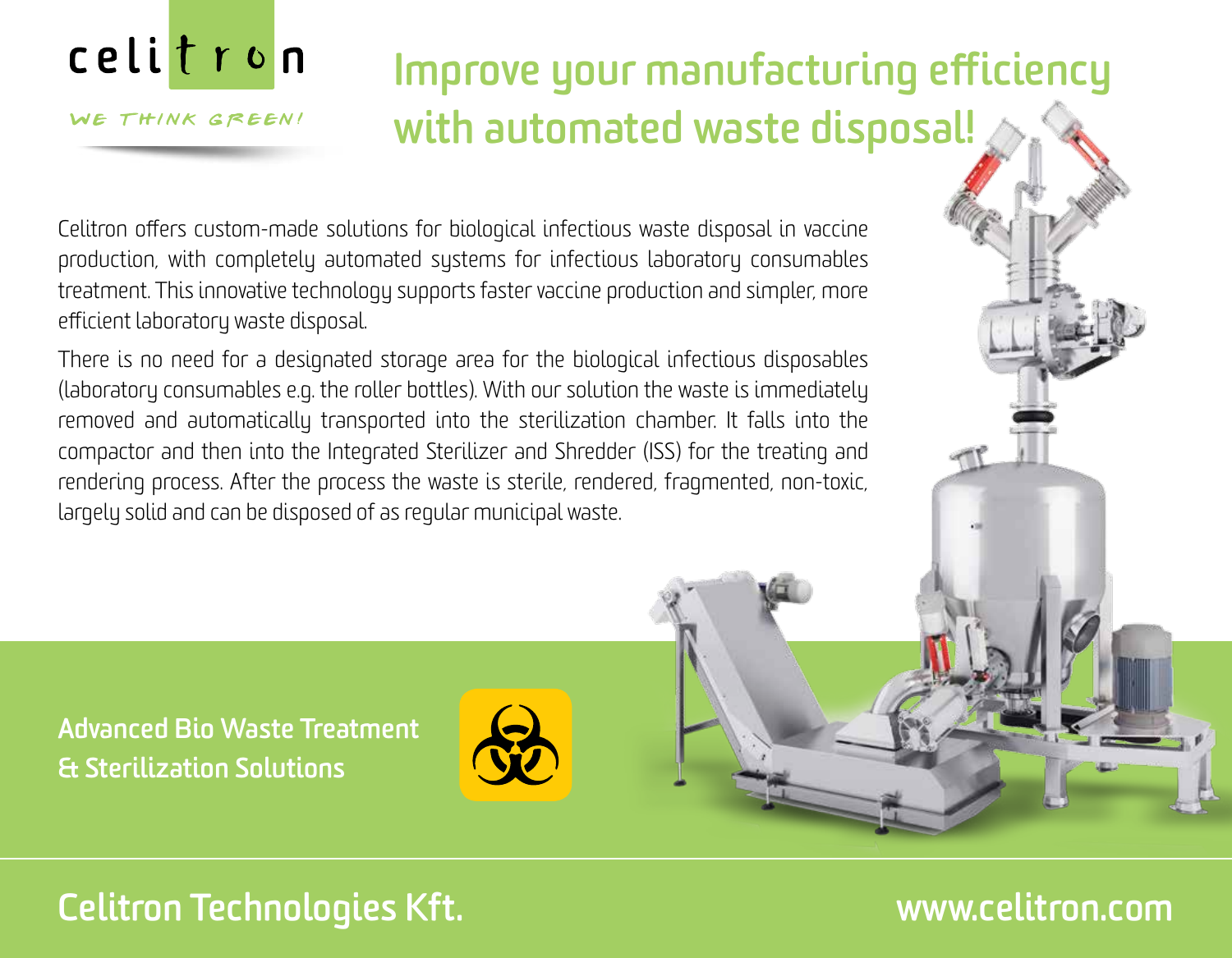WE THINK GREEN!

# **How the System Works?**

### **The Integrated Sterilizer and Shredder (ISS) technology**

The ISS is a large steam sterilizer with integrated shredder, designed for on-site conversion of biohazard waste in laboratories, hospitals, clinics and dialysis centers.

The system is complying with the EU and WHO recommendations.

NO CHEMICALS are involved in the sterilization process, the system uses only clean steam for sterilization.

The ISS performs both shredding and waste sterilization in a single vessel to preclude the possibility of any cross-contamination. The vessel is fitted with a motor-driven shaft, with powerful shredding/ crushing blades wich reduce the size and volume of the waste.



### **Sterility Assurance Level (SAL): up to 8log10.**

- Capacity: 25 1200 liters.
- Sterilization cycles and parameters can be tailored to the specific waste generated at customer's site.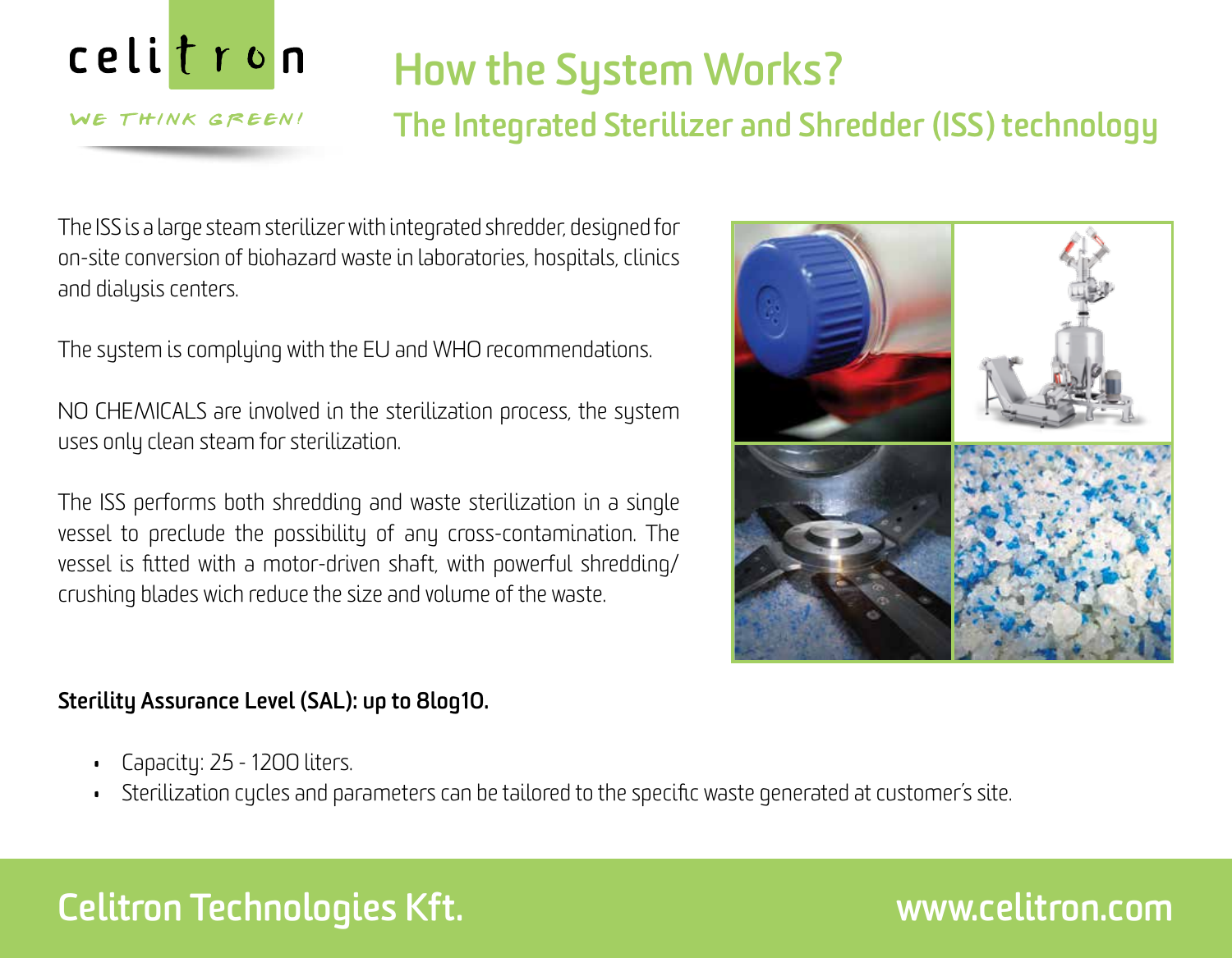

WE THINK GREEN!

# **Tailor-made units**

## **according to customer requirements**

Celitron offers complete tailor-made sterilization solution for laboratory waste disposal to automate the old, slow, time-consuming procedures and replace with new, efficient GMP.

### **The system includes:**

- Airtight connection to the clean room(s) airlock
- 2. Automatic waste transportation through sliding system pipeline transport
- 3. Compactor for volume reduction
- 4. Treatment with the ISS sterilizing and shredding within a single pressure vessel
- 5. Automatic unloading into municipal waste container conveyor belt



SIP – System cleaning – sterilizing the whole system by steam (Sterilization In Place)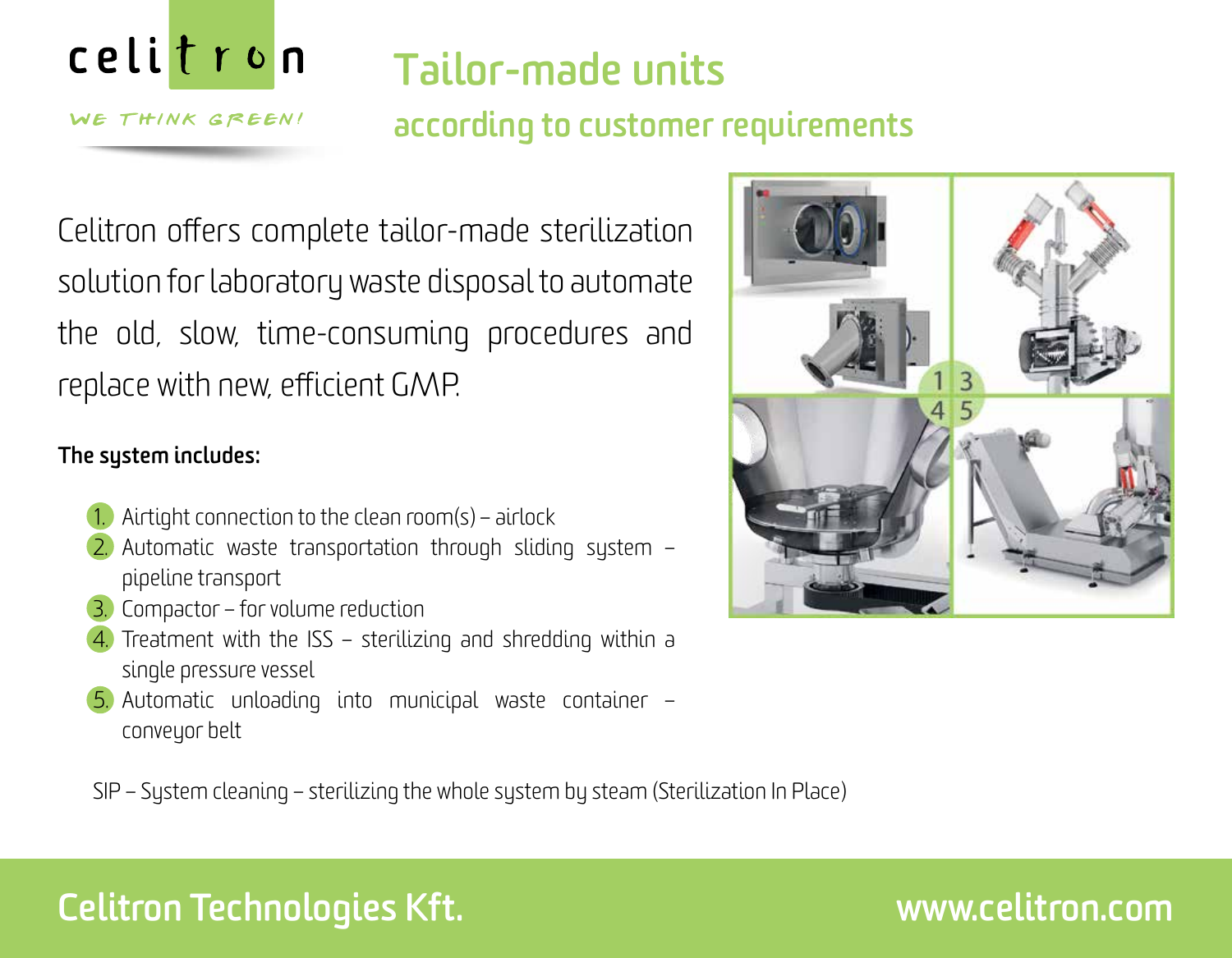# **Features of the system**

#### WE THINK GREEN!

### **Easy to Operate**

No need for special technician qualification - operation by laboratory staff.

### **Environmentally Sound**

Using only steam as sterilizing agent, while shredding the waste within a pressurized vessel. The treated waste is reduced to as little as 1/10 its original volume, giving further opportunity for immediate recycling.

#### **Cost-effective**

Inexpensive operation and maintenance.

### **No risk of cross-contamination**

Fully automatic, closed system, complying with life science laboratory standards (B Class).

#### **Tailor made**

Customizable, according to the customers' unique needs.



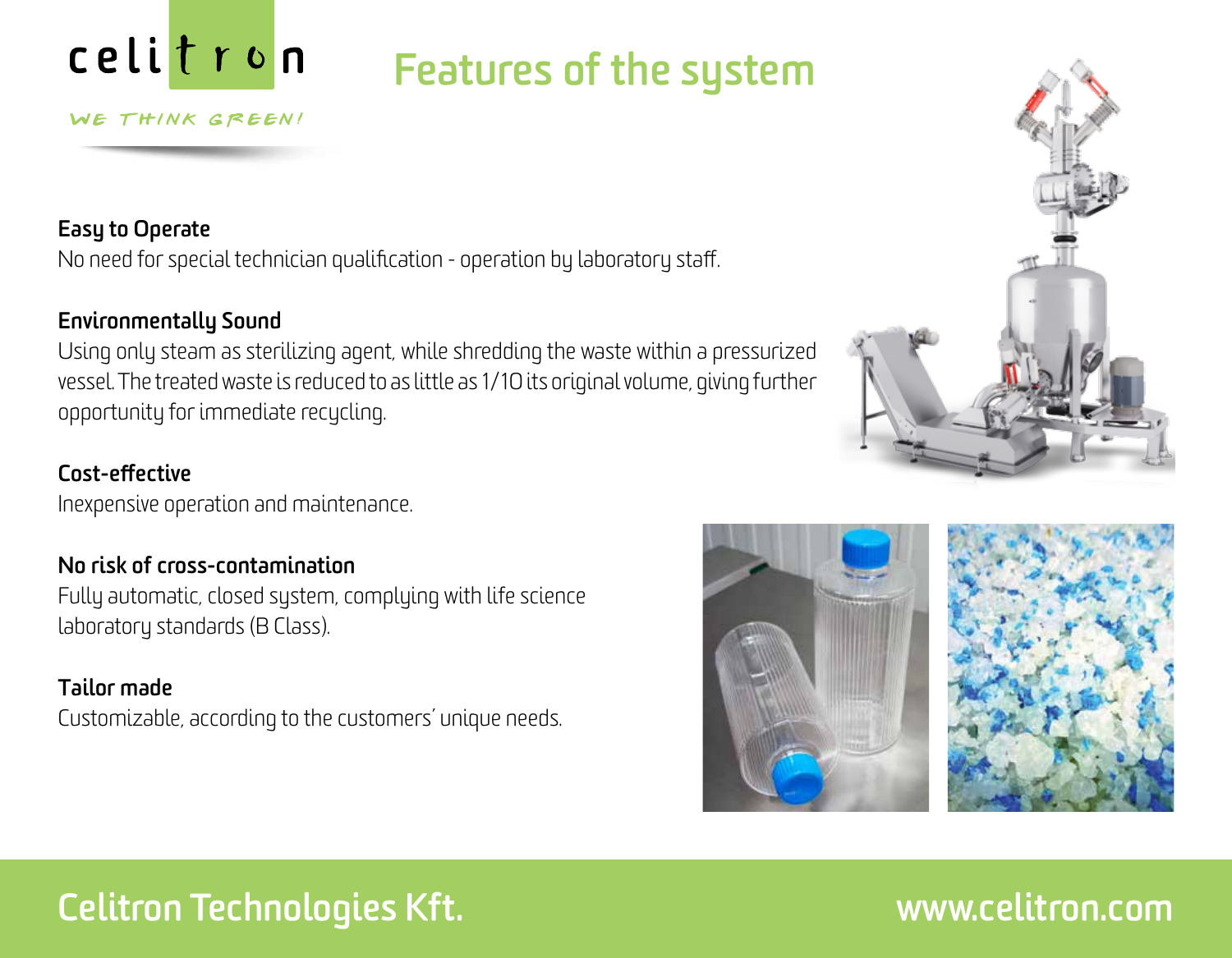# **Summary**

WE THINK GREEN!

**With the Celitron's pharmaceutical waste solution the following benefits can be achieved:**

- More efficient, faster vaccine production
- Immediate and on-site decontamination of rolling bottles
- No more time-consuming autoclaving
- No more space-consuming storage
- No risk of cross-contamination
- No biohazard waste transport
- Significant reduction in associated labour costs
- Significant cost reduction can be achieved due to all of the above

**Advanced Bio Waste Treatment & Sterilization Solutions**